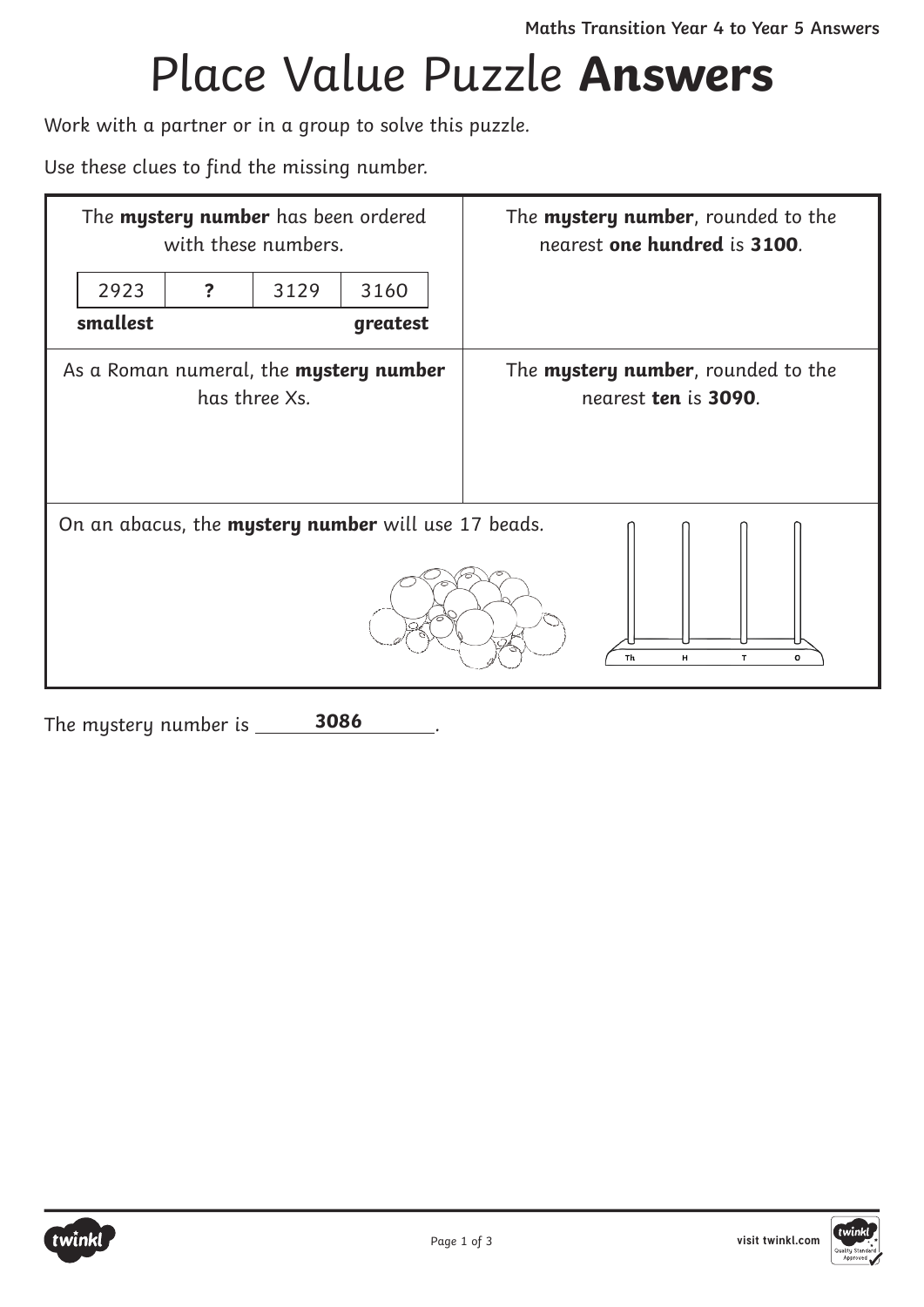## Calculation Course **Answers**

Mariam and Piotr are going to school. They both set off from their homes with a number. Their numbers change as they make their way along the paths. What number will they have when they reach school?